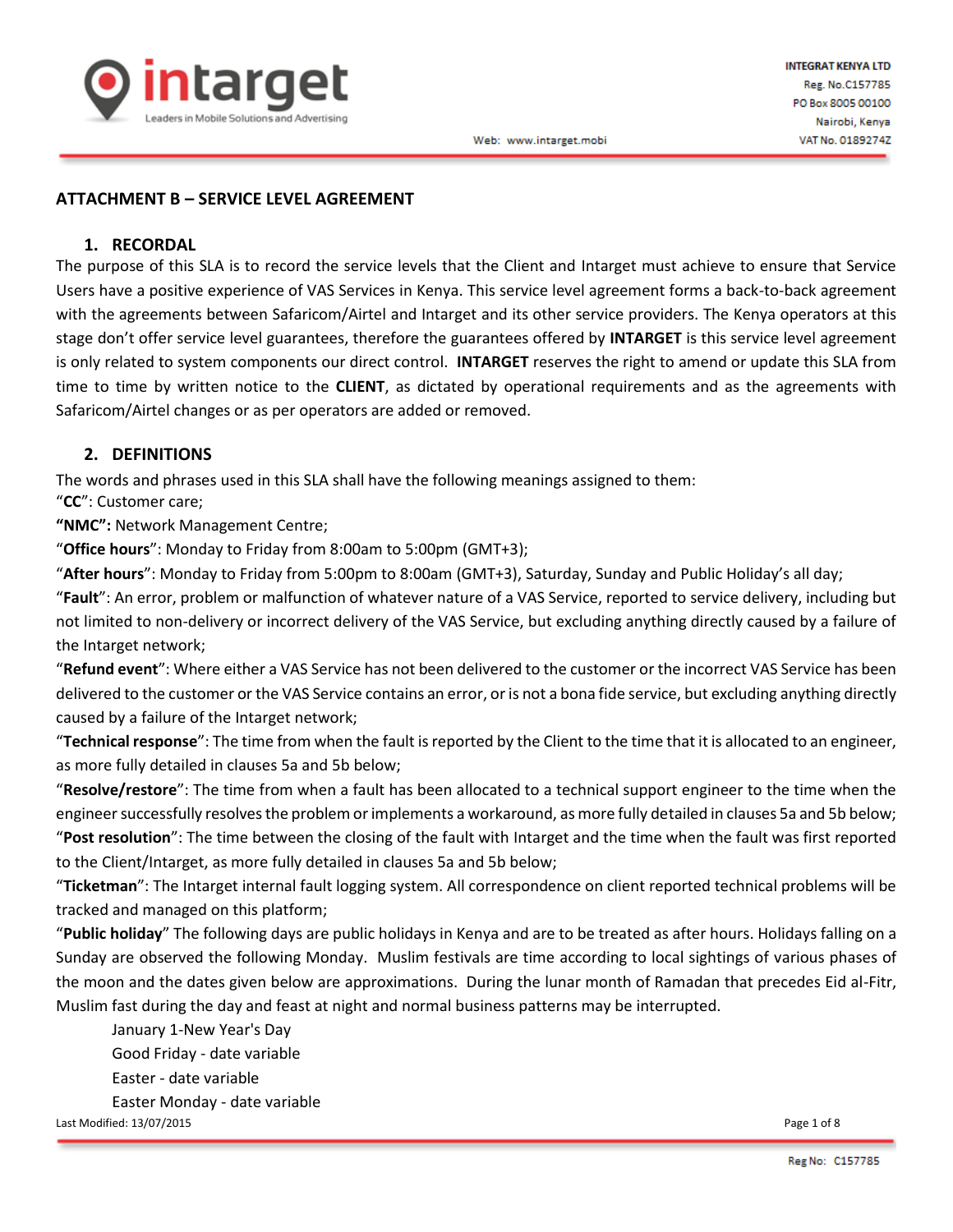

May 1-Labour Day June 1-Madaraka Day Eid al-Fitr (End of Ramadan) - date depends on the sighting of the moon October 20-Mashujaa Day, formerly Kenyatta Day December 12-Jamhuri Day December 25-Christmas Day December 26-Boxing Day

"**Query**" A request for information on an end user service.

# **3. REPORTING**

# **3.1 Technical Fault Reporting Procedure**

- a) Intarget shall contact the technical contact of the Client as per the service agreement via email with details of the technical fault. Amendments to the contact details must be communicated to the Intarget Account Manager. The client shall be responsible for ensuring correct details are communicated to Intarget Account Manager at all times. Intarget shall from time to time publish scheduled downtime notifications on **http://Intarget.freshdesk.com/support/discussions/** The client shall be responsible to access these notifications regularly as only major technical faults and outages are communicated via email.
- b) The Client shall contact Intarget for technical fault reporting on:

### Query logging procedure for technical related fault reporting:

At all hours send email to [ticketman@Intarget.mobi.](mailto:ticketman@Intarget.mobi) Provide a detailed description of the configuration of your system, the problem and include what resolution has been attempted from your side already. Also indicate the severity as defined in clause 4. An auto-generated reference number will be returned within 5 minutes.

*NOTE - When the ticket is logged after hours the returned reference number needs to be escalated to the Techsupport cellphone for immediate assistance on +2782 511 7837. If the reference number is not escalated to the cell phone after hours it will only be attended to during the following business hour*. *Also note that the Technical Support is provided from within South Africa, thus any Kenya Technical Support ticket submitted that falls on a South African Public Holiday will be treated with the after hour's procedure. Or Contact - Paul Bor Kipngeno +254 725922797 or +254713705218*

In the event a reference number is not returned due to possible technical difficulties on the ticketing system the fault has to be logged directly to the cell number.

Last Modified: 13/07/2015 Page 2 of 8 Initial: \_\_\_\_\_\_\_\_\_\_\_\_\_\_\_\_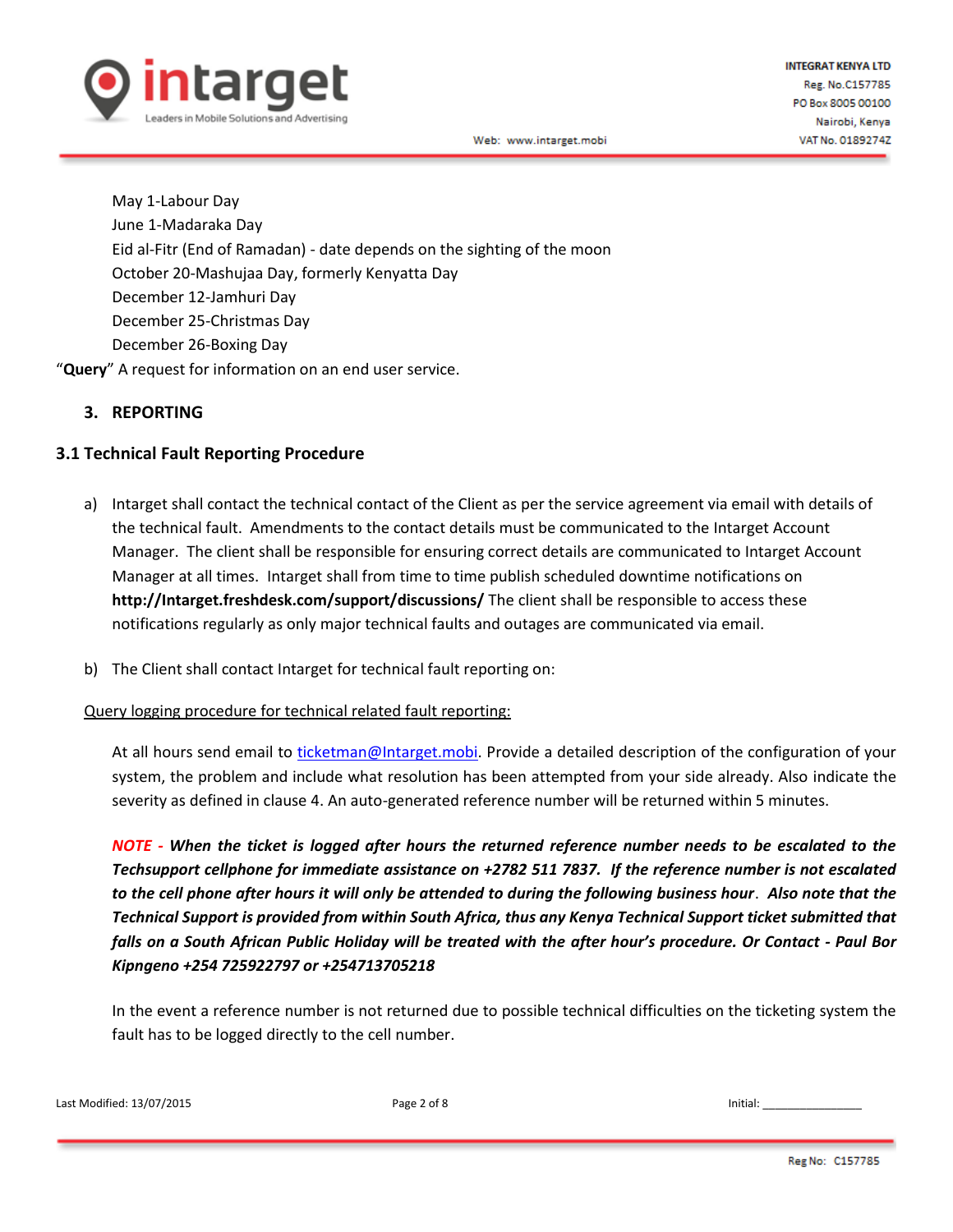

Reference of the recorded fault must be kept for auditability purposes by both parties at all times:

- Time of email to ticketman
- Intarget event/reference number
- Time of reference number received via email
- Time of reference number escalated to cell phone
- Client operator name
- Intarget operator name

For accounting related fault reporting i.e. out of credits contact your Account Manager (NOTE – No credits related issues will be handled through either Techsupport or Customer Care as they have no systems access to deal with this. Running out of credits does NOT constitute a technical problem.)

- c) The Client operator shall in co-operation with Intarget technical support and with reference to clause 4 below, accurately determine the Severity Level and Intarget shall provide full details of the fault and the circumstances in which it arose. In the event of a dispute as to the severity level Intarget's decision shall be final.
- d) Within the technical response time, the defaulting party shall advise the technical support engineer of the fault, reference number and the relevant contact information.
- e) Once allocated, the defaulting party technical support engineer shall liaise with the other party's contact regarding the fault.
- f) Development support is not provided after hours.

# **3.2 Restoration Procedure**

- a) The defaulting party technical support engineer shall work to resolve the fault in accordance with the restoration times defined within the SLA in Clause 5.
- b) When the fault has been resolved the defaulting party technical support engineer should advise the other party's operator accordingly.

# **3.3 Escalation Procedure**

a) Level One Escalation - In the event that the technical support engineer does not complete the Response/Restoration/Resolution in accordance with the chosen Service Level, or if the Service Level is exceeded by more than 50%, then the affected party's operator shall contact the appropriate defaulting party's Service Delivery Manager: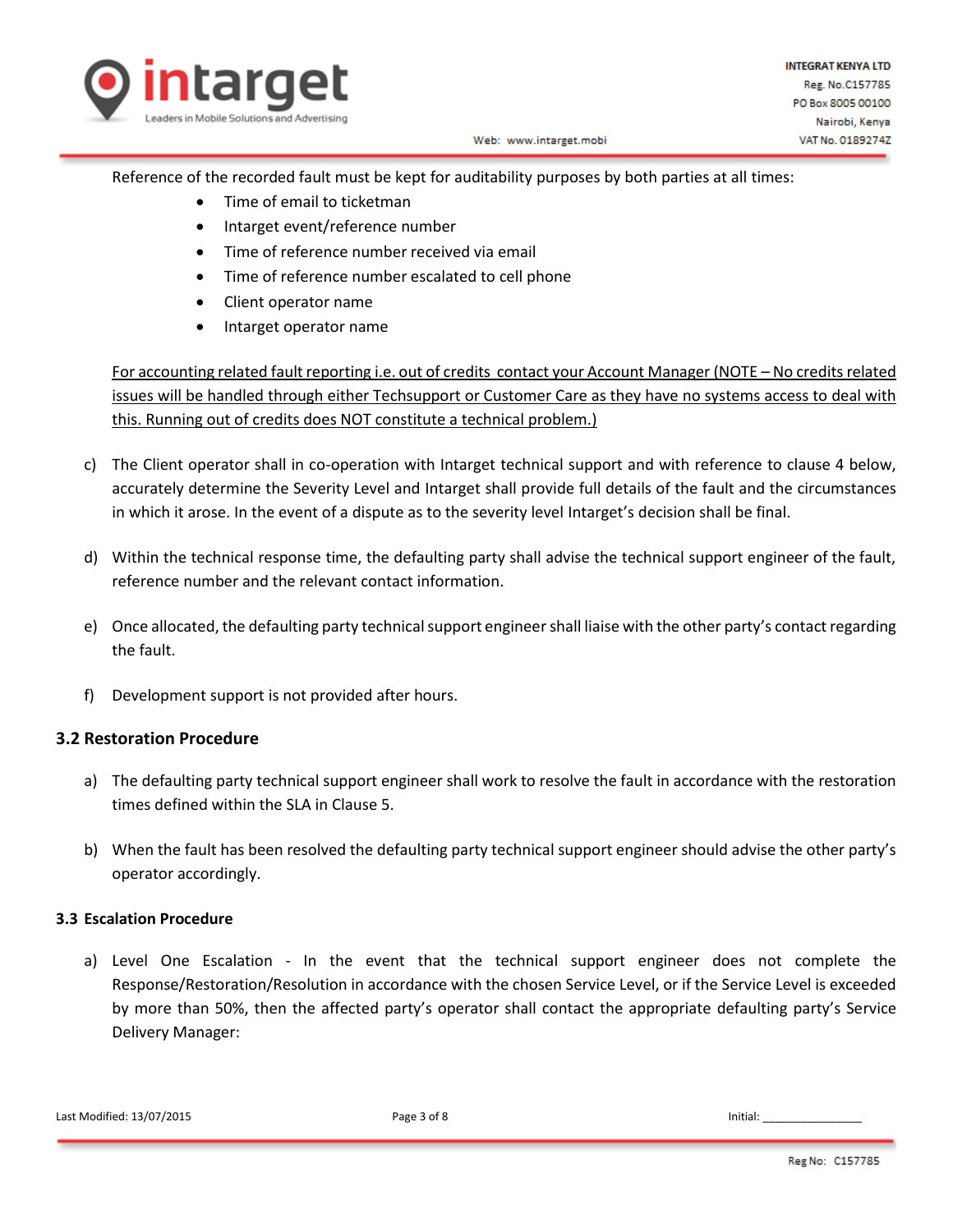

Intarget Service Delivery Manager **Paul Bor Kipngeno** 

Client Operations Manager \_\_\_\_\_\_\_\_\_\_\_\_\_\_\_ Cell phone

+254 725922797 or +254713705218

b) Level Two Escalation -In the event that the technical support engineer does not complete the Response/Restoration/Resolution in accordance with the chosen Service Level, or if the Service Level is exceeded by more than 100%, then the affected party's operator shall contact the appropriate defaulting party's Business/Operations Executive notifying such person of the defaulting party's failure to adhere to the SLA.

| Intarget Business/Technical Director:        | Marius du Plessis   |
|----------------------------------------------|---------------------|
| Cell phone:                                  | +27 (0) 74 485 6026 |
|                                              |                     |
| <b>Client Business/Operations Executive:</b> |                     |
| Cell phone:                                  |                     |

#### **4 FAULT SEVERITY LEVEL**

#### **Severity 1 (Critical)**

Complete Application Failure - An entire live Platform or application has failed e.g. No Service and /or no content **Severity 2 (Major)**

Service seriously affected - The situation is affecting the service and/or causing major disruptions on Intarget systems and/or irritation to subscribers, e.g. multiple SMS and/or late SMS

#### **Severity 3 (Minor)**

Service not functioning properly - It includes incorrect operation of minor functionality, cosmetic errors or components that are infrequently used and problems, which can feasibly be worked around.

### **5 SUPPORT SERVICE LEVELS**

### **5.1 The following levels of support will apply.**

The below tables apply to Client reported Higate faults or Intarget reported Client faults. In cases where faults are a direct consequence of the network operators then their service levels will apply which could be longer than the recommended below. Asrecorded in Paragraph 1 above the Kenya Operators do NOT provide guaranteed service levels, thus the levels below apply only to Intarget components and systems: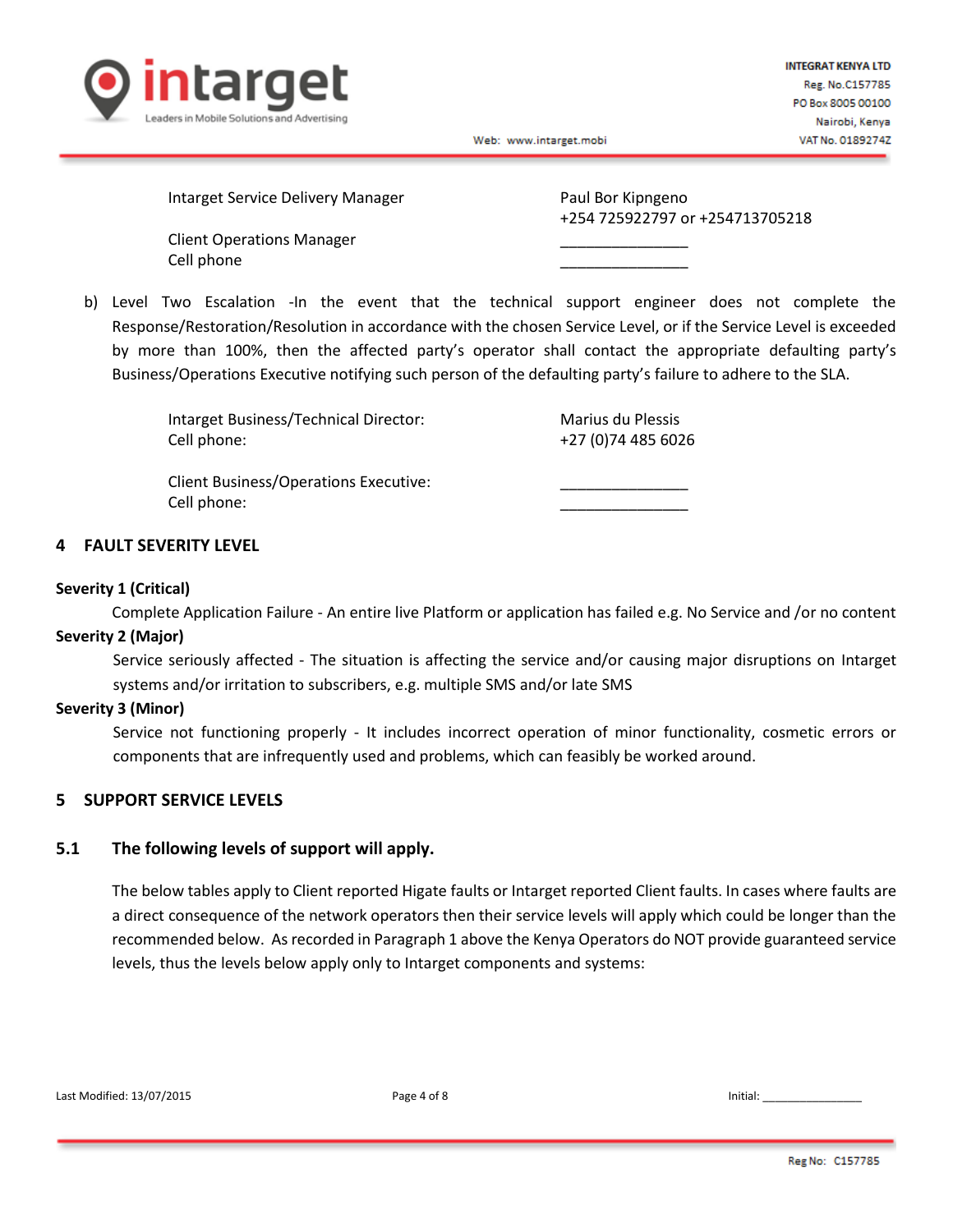

## a) Office hours - Monday to Friday from 8:00am to 5:00pm (GMT+3);

| <b>Severity</b><br><b>Technical</b> | Response          | Resolve/<br><b>Restore</b> | <b>Post</b><br><b>Resolution</b> |
|-------------------------------------|-------------------|----------------------------|----------------------------------|
| Severity 1                          | 30 <sub>min</sub> | 1 hours                    | 1.5 hours                        |
| Severity 2                          | 30 <sub>min</sub> | 2 hours                    | 2.5 hours                        |
| Severity 3                          | 1 hours           | 4 hours                    | hours                            |

b) After hours - Monday to Friday from 5:30pm to 8:30am (GMT+3), Saturday, Sunday and Public Holiday's all day

Web: www.intarget.mobi

| <b>Severity</b>  | Response         | Resolve/       | Post              |
|------------------|------------------|----------------|-------------------|
| <b>Technical</b> |                  | <b>Restore</b> | <b>Resolution</b> |
| Severity 1       | $30 \text{ min}$ | 2 hours        | 2.5 hours         |
| Severity 2       | 30 min           | 2 hours        | 2.5 hours         |
| Severity 3       | 1 hours          | 4 hours        | hours             |

- c) Should the same fault, after having been reported under this SLA by Intarget to the Client, occur more than 3 (three) times post resolution of such fault within a 48-hour period, then Intarget shall have the right to disable the VAS service and re-enable the VAS service when the Client has rectified the fault to Intarget's satisfaction.
- d) The Technical Support Services referred to herein shall be supplied on a 24 hours per day, 7 days a week and 365 days a year basis.
- e) Should a Client service affect any of the other Clients' services, in any way, the Client will be disabled until such time the error was rectified and the problem resolved.

# **6 PERFORMANCE MONITORING AND PROACTIVE MAINTENANCE**

Within 5 (five) business days of receipt of a written request by Intarget, the Client shall, subject to the clients security requirements, provide access to its:

- Statistics as to the usage of the service, including but not limited to volumes and usage;
- Performance monitoring;
- Trend analysis;
- Configuration management.

The Client by default will have access to the Statistics and information on its Intarget account at www.ke.higate.co.za Username and password is supplied by account manager.

Last Modified: 13/07/2015 Page 5 of 8 Initial: \_\_\_\_\_\_\_\_\_\_\_\_\_\_\_\_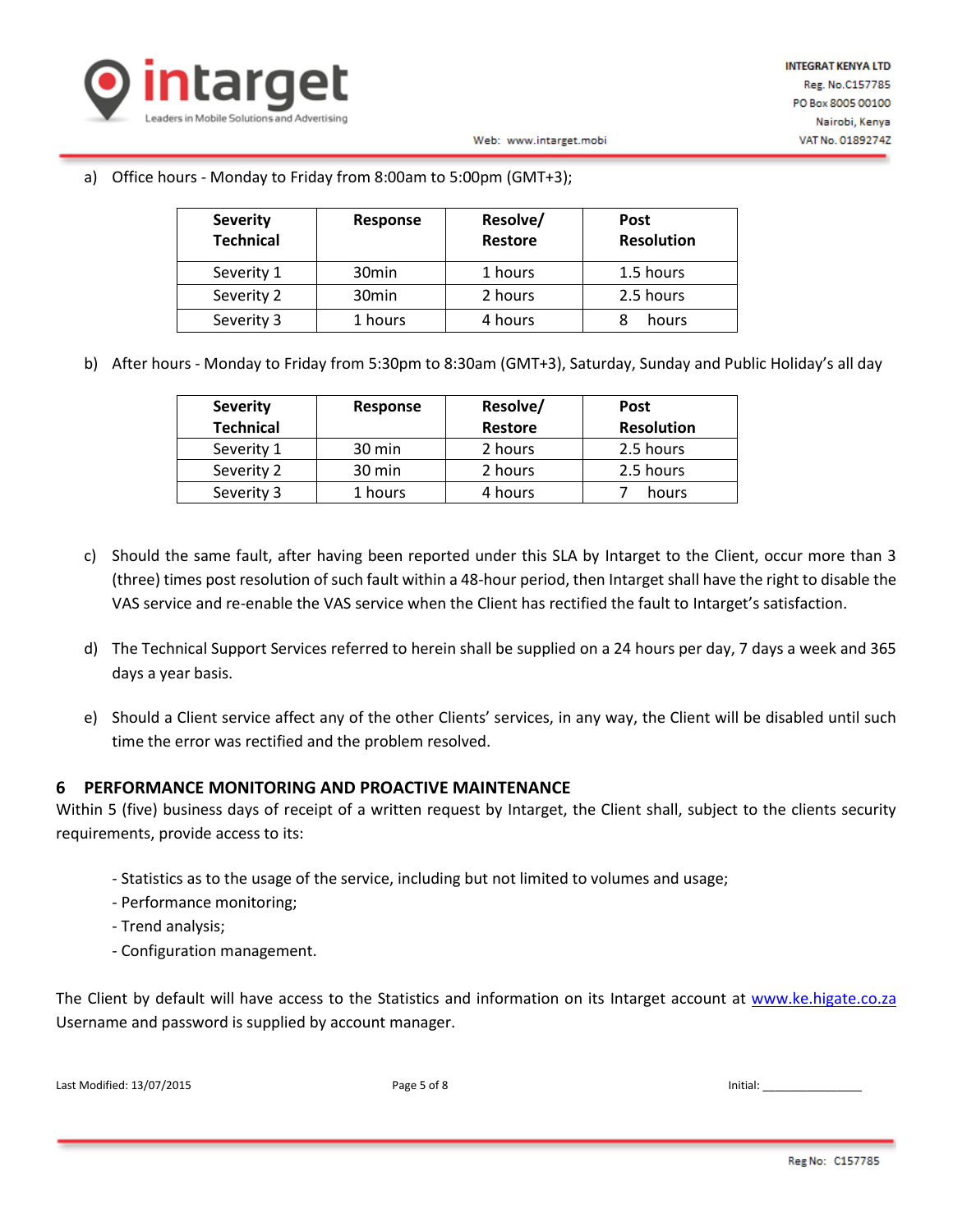

# **7 RESPONSIBILITIES OF THE PARTIES**

### **7.1 Client Responsibilities**

The VAS service's that are developed and supported by the Client operate on the Higate servers that is owned and maintained by Intarget.

### **The Client is responsible for:**

- a) maintaining, supporting and restoring its VAS services as per the service levels in this SLA and/or as per any business rules pertaining to any bearer, access specification or interface specification as defined in the agreement and as issued from Intarget to the Client from time to time;
- b) relevant supporting material for the VAS service such as log file extracts, crash dumps, configuration files and problem reports;
- c) bug fixing of a VAS service;
- d) investigating and resolving queries and faults reported to it either by Intarget or a Service User;
- e) installation of software updates on its VAS services;
- f) consulting to ensure that the necessary hardware and network are installed to support its VAS services;
- g) consulting with Intarget on the launch of an application from an engineering and billing perspective;
- h) ensuring that the application is available for testing to ensure compliance with product, technical, regulatory and billing specifications;
- i) maintaining the service and ensuring that it is operational 24 hours a day and 365 days a year;
- j) conforming to Intarget's Connect documentation, specifications and interfaces;
- k) where requested, train Network Management Centre (NMC) in order that platforms/applications may be monitored 24 hours per day, 365 days per year;
- l) where requested, supply Intarget with all the relevant documentation and training needed to monitor the application;
- m) where requested, provide a trace tool that will store transaction data records per MSISDN;
- n) Application monitoring must be done as a preventative measure to ensure maximum uptime.
- o) Provide Intarget CC with all necessary documentation related to products and services and also populate the Intarget information portal for consumer support;
- p) Provide Intarget CC with any requested logs or adverts in order to execute a service query within 24 hours of the request.
- q) In instances where regulators or operators request any service information due to non-compliance immediate or emergency action may be required.
- r) Failure to comply with SLA will result in suspension of services.
- s) In instances where a regulator or network request suspension of services due to compliance violations clients may be requested to suspend service immediately.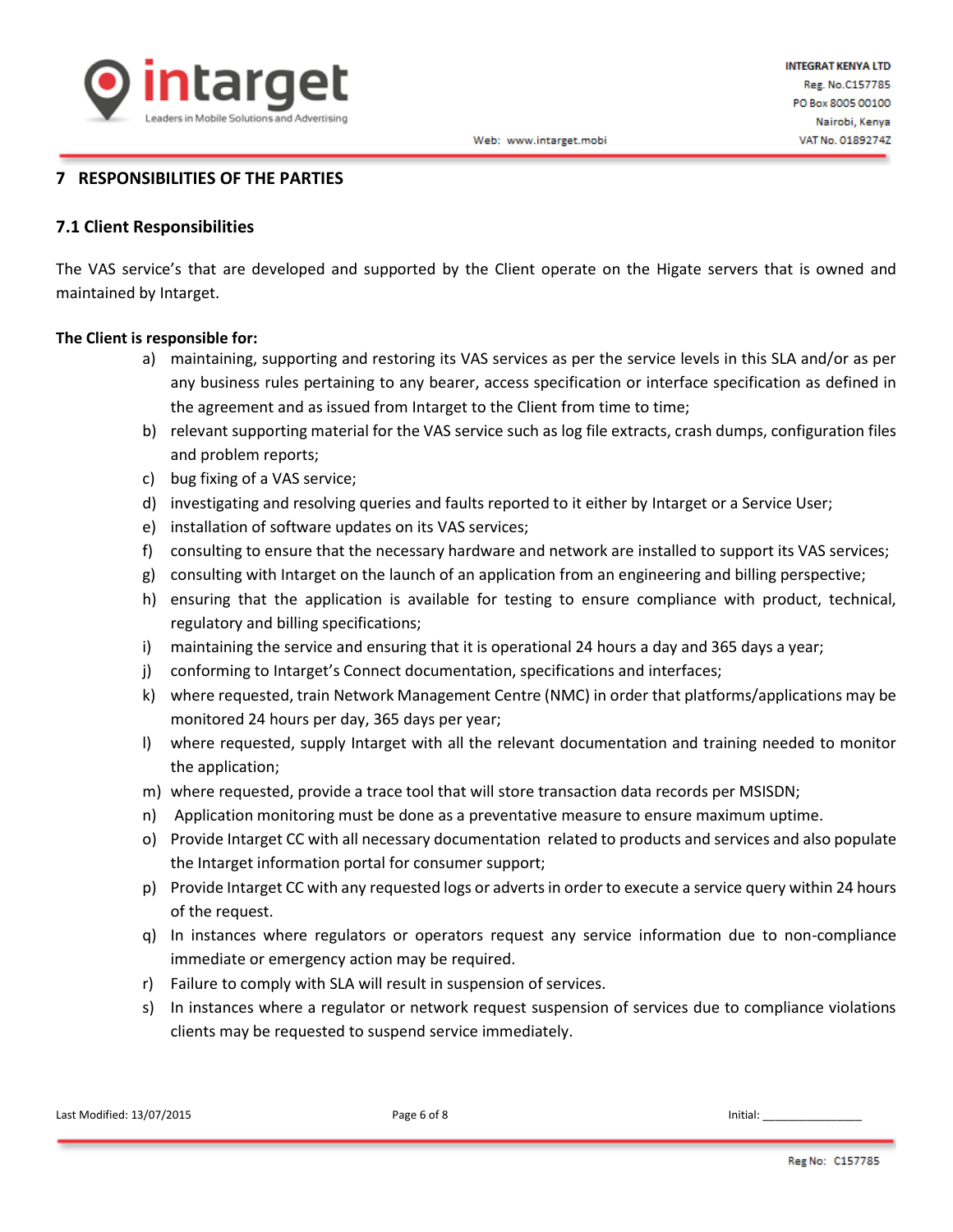

# **7.2 Intarget Responsibilities**

Intarget is responsible for the Higate Platforms, the service platforms and live implementation of the VAS Services.

### **Intarget shall**

a) ensure that Intarget's customer care (CC):

Is notified of all VAS Services as per the services launch form;

Accepts customer calls regarding VAS Services;

Reports any VAS Service faults to the Clients within 24 business hours;

- b) where applicable, ensure that the Intarget system monitoring staff (Service Delivery) are sufficiently trained to provide first line monitoring and operator support including afterhours support;
- c) provide the Client with the necessary documentation on any new equipment or software that it is required to operate services on as well as the applicable billing specifications and requirements;
- d) use its best efforts to ensure that all the network requirements are implemented so that the VAS Services can function correctly;
- e) Use its best efforts to ensure that the network is always available.
- f) Assist with testing of new services up to a maximum of 1 hour.

# **8 CUSTOMER CARE**

End user consumer related queries (B2C) are handled during business hours only. (NOTE - No technical queries (B2B) will be handled through customer care):

| Dedicated Customer Care Nr |  |
|----------------------------|--|
| Dedicated Support email    |  |
| Or                         |  |

Email: [integrat@kencall.com](mailto:integrat@kencall.com)

Intarget Customer Care +254 711035333 and +254 734488668 and

In the event that a client should manage their own query logging procedure for customer care, a minimum service availability of 08h00 to 17h00 on business days should be delivered and in accordance with the operator customer care service level agreement and any other relevant legislation.